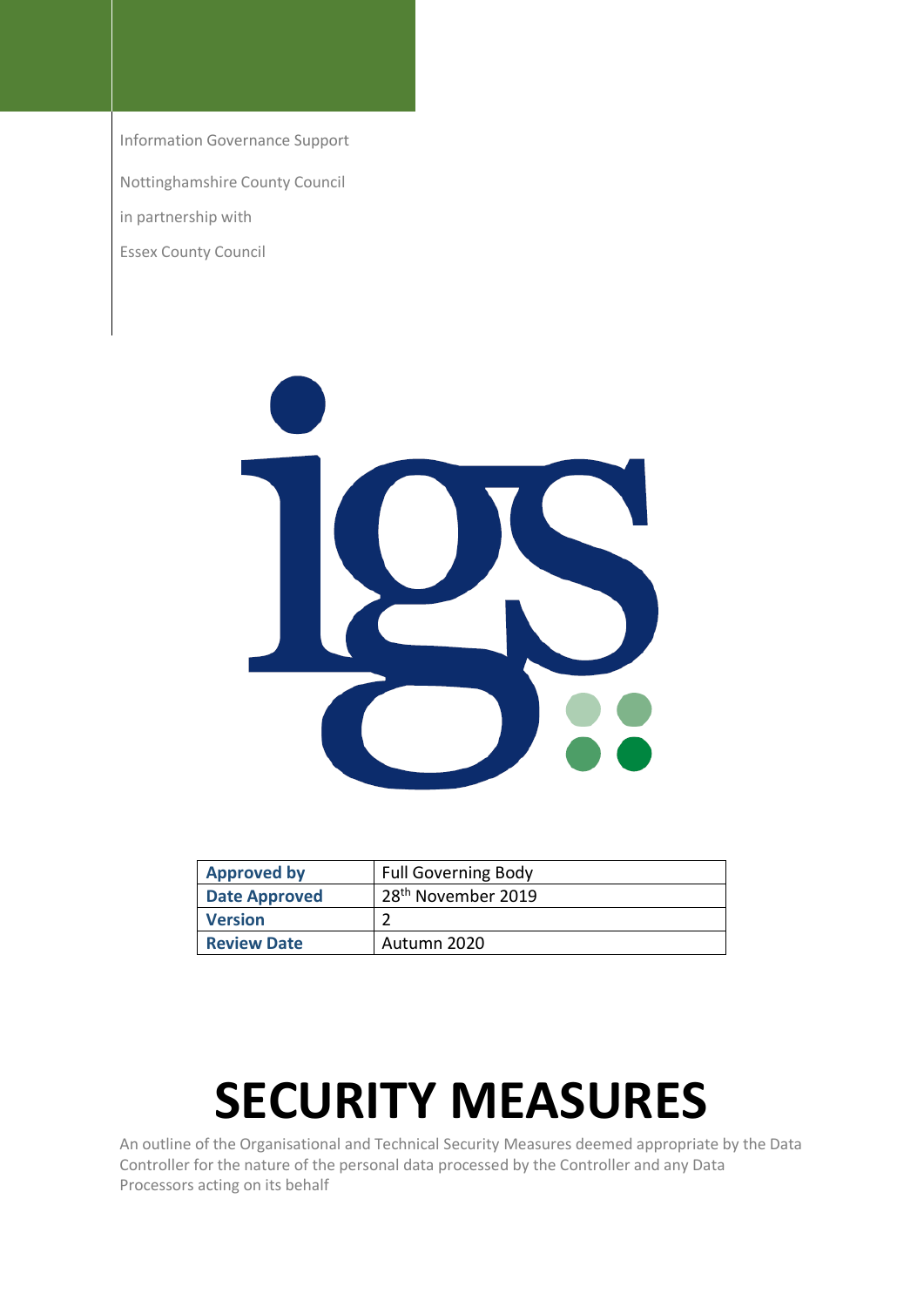## **Description of Security Measures employed to safeguard the processing of Personal Data**

#### 1. Organisational

a. Policies & Documented Procedures

Policies relating to information governance issues are drafted from examples produced by people with detailed knowledge of legal requirements and adapted according to the Organisation's processes. All policies have documented review dates and ownership is assigned. Reviews are held ahead of the expiry date or sooner where there is an identified issue. All policies follow a governance route for approval. Key policies are published to the organisation's website for transparency.

b. Roles

The organisation has a named Data Protection Officer who is Sue Osborne This Officer executes the role by reporting the outcome of statutory process to Jackie Moss who acts as the organisation's Senior Information Risk Owner.

c. Training

The organisation regularly reviews our employee roles to ensure that training and awareness messages are appropriate to the nature and sensitivity of the data processing undertaken. Induction processes ensure new employees receive appropriate training before accessing personal data, and all other employees receive refresher training annually. All training received is documented for evidence purposes.

d. Risk Management & Privacy by Design

The organisation identifies information compliance risks on its risk register. Risks are assigned clear ownership, rated against a consistent schema, appropriate mitigations are identified and are annually reviewed.

e. Contractual Controls

All Data Processors handling personal data on behalf of the organisations have given assurances about the compliance of their processes; either through procurement assurances/ evidence, contractual agreement controls, risk assessments or supplementary statements.

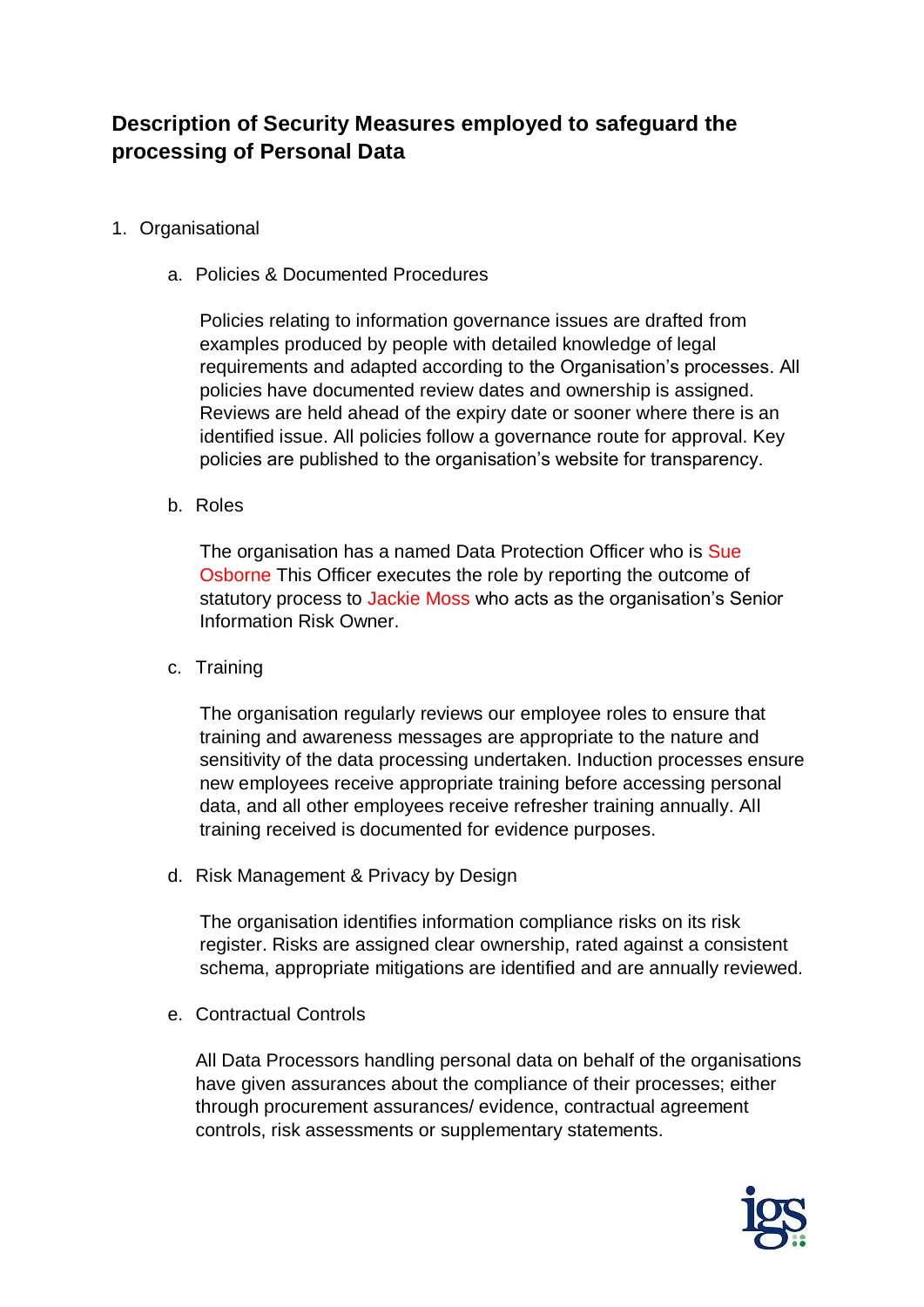### f. Physical Security

All employees or contractors who have access to our premises where personal data is processed are provided with Identity Cards which validate their entitlement to access. The organisation operates processes which ensure only those individuals who have an entitlement to access premises are able to. Access to physical storage holding sensitive personal data is further restricted either through lockable equipment with key or code control procedures or through auditable access to specific rooms/ areas of buildings.

g. Security Incident Management

The organisation maintains a security incident process which, with the support of appropriate training, defines what constitutes a breach of these security measures to facilitate reporting of incidents. The process covers investigation of incidents, risk rating and decisions over whether to notify an incident to the Information Commissioner's Office (ICO) within the statutory timescale. Incidents are reported to senior leaders and actions are consistently taken and lessons learned implemented.

- 2. Technical
	- a. Data at Rest
		- i. Use of Hosting Services

Some personal data is processed externally to the organisation's managed environment by third parties in data centres under agreed terms and conditions which evidence appropriate security measures.

ii. Firewalls

Access to the Organisation's managed environment is protected by maintained firewalls. Business needs to provide access through the firewall go through a strictly documented change control process which include risk assessment and approval.

iii. Administrator Rights

Enhanced privileges associated with administrator accounts are strictly managed. Administrator activities are logged and auditable to ensure activity can be effectively monitored.

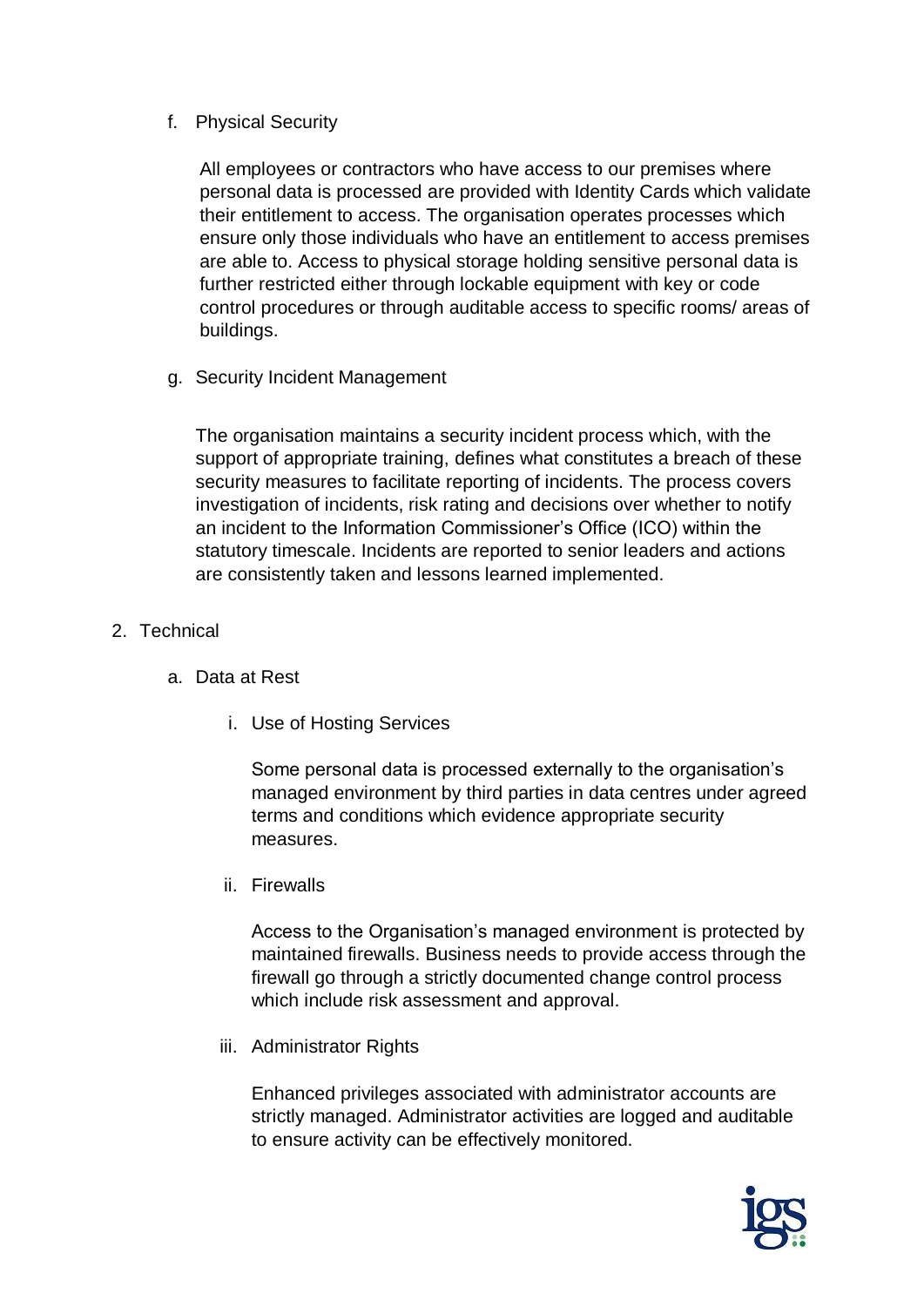#### iv. Access Controls

Access permissions to personal data held on IT systems is managed through role based permissions. Managers of appropriate seniority inform IT professionals of additions, amendments and discontinuation of individual accounts within permission groups. Managers are periodically required to confirm that current permissions for which they are the authoriser and employees associated with these permissions are accurate.

v. Password Management

The organisation requires a mandatory password complexity combination of minimum length and characters, plus a required change of password after 365 days.

vi. Anti-Malware & Patching

The organisation has a documented change control process which facilitates the prompt implementation of any security updates provided by the suppliers of active software products.

vii. Disaster Recovery & Business Continuity

As part of the organisation's business continuity plan, there is provision to ensure effective processes are in place to both safeguard personal data during a service outage incident and to reestablish secure access to the data to support data subject rights in ongoing service provision.

- b. Data in Transit
	- i. Secure email

The organisation has access to secure email software for communicating with some third parties where licensing agreements permit this. Sensitive data will be sent using such tools where available. Where software is not available a system of password protecting sensitive data in email attachments is employed.

- ii. Secure Websites
- iii. The organisation has access to third party websites which allow for secure upload of personal data. The organisation uses these facilities to fulfil statutory obligations to report personal data to other public authorities.